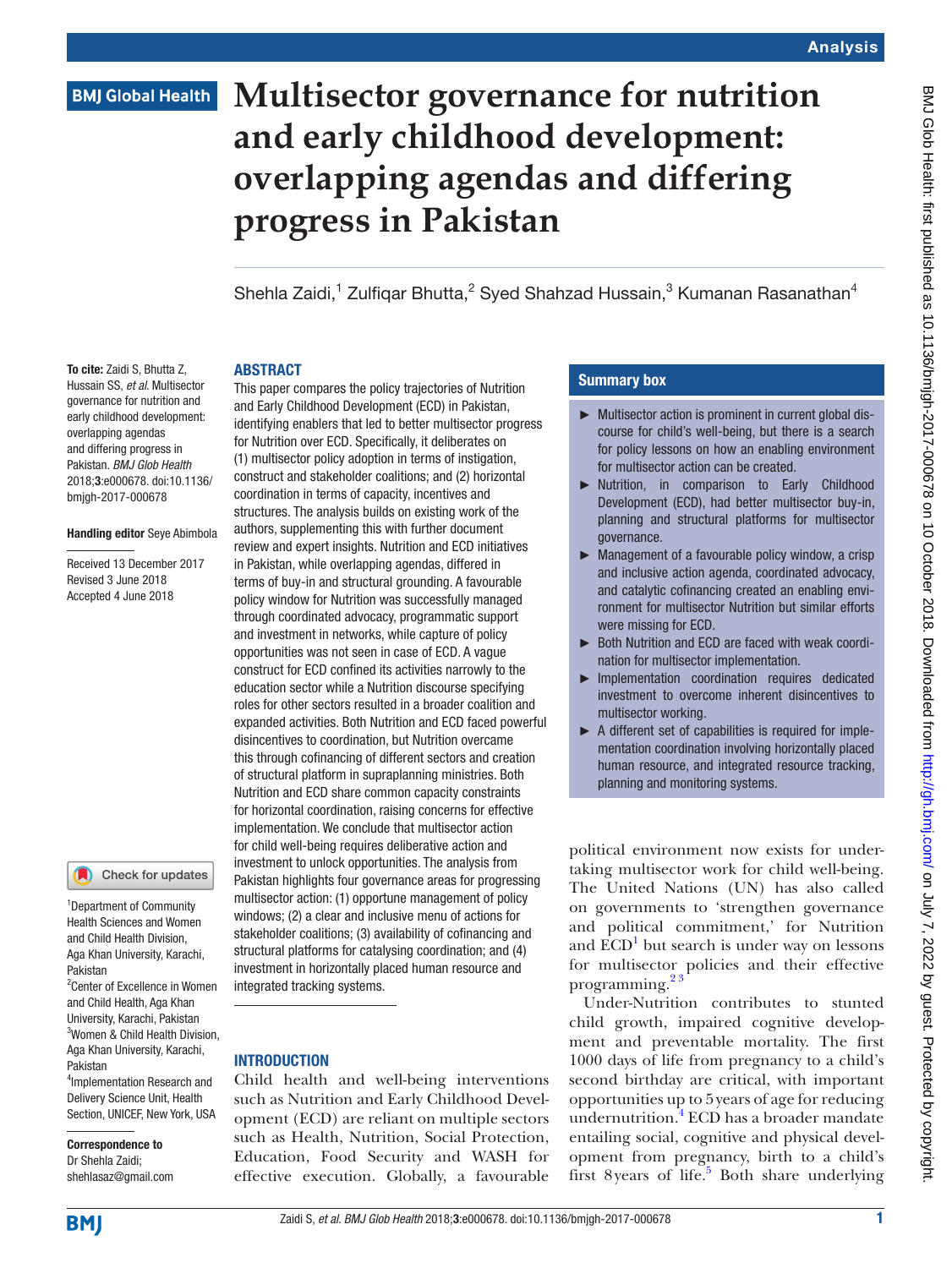

<span id="page-1-0"></span>Figure 1 Stunting Trend Across Provinces: National Nutrition Survey (NNS).

determinants of access to healthcare, adequate dietary intake, water-sanitation-hygiene (WASH) and social protection, while ECD additionally involves cognitive stimulation provided by family support, preschool and primary education. Globally, a quarter of children under 5 years of experience are stunted for growth<sup>6</sup> and  $36.8\%$ do not reach fundamental cognitive and socioemotional milestones.<sup>[7](#page-6-5)</sup>

Nutrition has generated unprecedented policy dialogue over the last 6 years with a proliferation in global funding initiatives on Nutrition,<sup>8</sup> and coordinated donor-government-civil society commitment through the global Scaling Up Nutrition (SUN) movement.<sup>[9 10](#page-6-7)</sup> On the other hand, ECD has been around much longer as a policy issue, with efforts speared by the World Bank in the 1990s but largely embedded in education programmes.<sup>11</sup> Services globally remain fragmented, of variable quality and not implemented at scale.<sup>3 11</sup> The Lancet Series on Maternal and Child Nutrition 2013 and the Lancet Early Childhood Development Series of  $2016^{12}$  both emphasise interconnections required across sectors. However, despite much policy discourse on the need for multisector tackling of Nutrition and ECD, there is a search for lessons on how best to bring about multisector governance for child well-being initiatives. World Bank $^{13}$  $^{13}$  $^{13}$  defines governance as the traditions and institutions by which authority in a country is exercised. Extension to collaborative governance is more challenging, less well understood and can benefit from further insights on political economy and public administration. ECD research has remained



<span id="page-1-1"></span>Figure 2 Net Primary School Enrollment Trend across Provinces: Pakistan Demographic & Health Survey (PDHS).

largely interventional while Nutrition has drawn more multisector governance focused evidence in recent years on explaining commitments, collaborations and capacities.[14–16](#page-6-12)

This paper tracks Nutrition and ECD initiatives in Pakistan highlighting key enablers and constraints for multisector working. Pakistan is a signatory to the 1990 UN Convention on Rights of the Child<sup>[17](#page-6-13)</sup> mainly implemented through initiatives in Health and Education sector. Multisector working for child well-being had however not been on the policy agenda until recently. In Pakistan,  $45\%$  of children under 5 are stunted<sup>18</sup> [\(figure](#page-1-0) 1) and net primary school enrolment is only  $57\%^{19}$  with little improvement over the last decade ([figure](#page-1-1) 2). Although historically governed by a strong federating structure, in 2011 major devolution reforms changed the balance of authority with 21 subjects, including Health, Education and other social sector subjects, devolved to provinces for full policy, fiscal and operational responsibility.<sup>20</sup> This has provided an opportunity for more manageable multisector coordination for child health at the subnational level and speedier translation into implementation.<sup>[21](#page-6-17)</sup> At the same time, devolution also introduced challenges of varying priority for child well-being initiatives across different provinces.

We track the roll-out of Nutrition and ECD initiatives, comparing the policy trajectories in terms of multisector adoption and horizontal governance across sectors. Given that both Nutrition and ECD are under implementation in Pakistan, the analysis is confined to multisector adoption and early implementation, and does not measure implementation outcomes. Importance of defined leadership, multisector structural platforms and horizontal working capacity has been illustrated in existing literature.<sup>15  $\bar{2}$ </sup> Our analysis builds on this and further incorporates issue construct and policy instigation, incentives and disincentives for multisector working. Hence, this paper tracks Nutrition and ECD trajectories in three areas: (1) how the construct and policy instigation of the issue lends itself to multisector working; (2) stakeholders' coalition in terms of breadth of stakeholders involved and defined leadership; and (3) horizontal coordination in terms of multisector platforms, incentives and capacities for horizontal working across different government ministries.

The analysis draws on the Nutrition Political Economy Analysis  $(PEA)^{23}$  Pakistan conducted over 2012–2013 and the landscape analysis on Preventing Undernutrition through Multisector Interventions (PUTMI).<sup>24</sup> PEA involved interaction with Education, Health, WASH, Agriculture, Food, Local Government, Women's Empowerment, Benazir Income Support Program (BISP), Social Protection, Planning and Development, Donor and UN agencies, experts and non-governmental organisations (NGO) through 84 informed consent interviews. Both PEA and PUTMI undertook desk review government strategies, plans and project proposals, budgetary outlay, notifications of multisector committees, donor nutrition investment strategies, project assessment reports, and so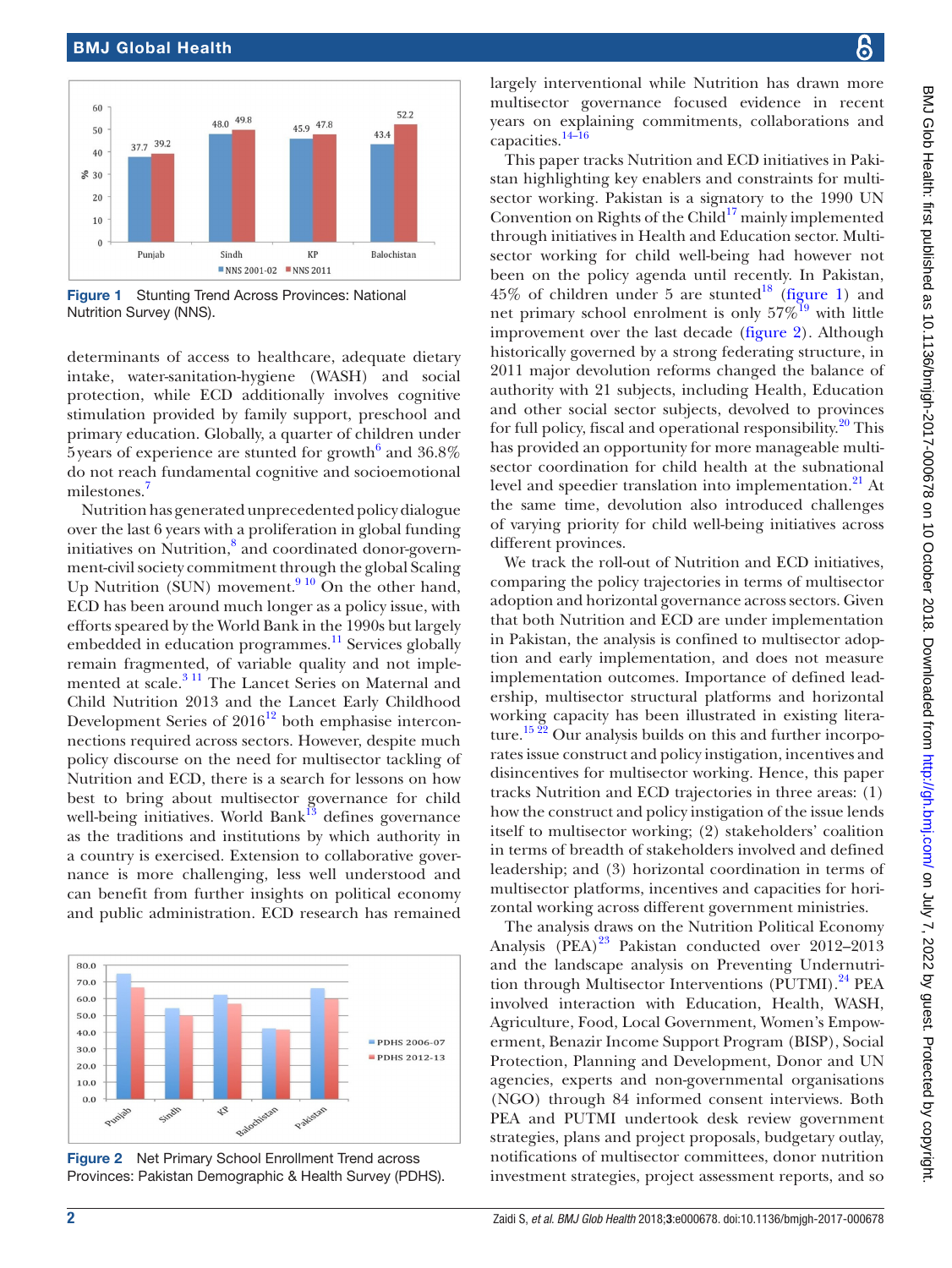on. These two bodies of work drew in findings related to Nutrition as well as the interconnected area of ECD. These are supplemented with information from policy round tables and desk review for ECD and Nutrition over 2016 and 2017. A non-systematic scoping review was done of published online literature on Google Scholar, Medline, Popline and Google. Additionally, a website search of relevant government ministries, donor agencies and large NGOs was done for ECD and Nutrition initiatives.

# Issue interpretation and instigation Early Childhood Development

The instigation for ECD initially came in the late 1990s by the Aga Khan Development Network's investment in human resource development and evidence generation. Soon after exploratory discussions were held by aid agencies such as the ADB with the federal government but found a lukewarm response.<sup>25</sup> Policy window in late 1990s was clearly favourable due to an emphasis by the military supported technocratic government on 'modern enlightenment' and human development. $26$  A National Commission of Human Development (NCHD) had been set up for housing special initiatives. $27$  However, the vague menu of action for ECD<sup>28</sup> constrained its buying in within the NCHD and relevant ministries. Some governmental buy-in was instead realised for the Early Childhood Education (ECE) component of the larger ECD agenda. ECE was easily quantifiable as separate 'katchi' or preschool classes, supported by teacher training and parental involvement. The Dakar Framework for Action (2000) on ECE provided a further impetus for ECE. Hence found ready support from educationists within the technocratic government, as well as from NGOs and resource institutions.<sup>29</sup> Similarly, within aid agencies working in Pakistan, ECD was confined to ECE and left in the ambit of the education teams. Education advisors within aid agencies shied away from the larger ECD agenda for fear it could be vulnerable to domination by their health counterparts.

ECE became incorporated in Pakistan's National Education Policy 1998–2010, recognising 'katchi' or preprimary as a formal class in primary schools. $30$  ECE was also incorporated in the National Plan of Action for Education 2001–2015 providing a plan of ECE provision to at least  $50\%$  of the population by  $2015$ .<sup>[31](#page-6-27)</sup> This was followed in 2002 by the development of a National ECE curriculum[32](#page-6-28) assisted by educationists and resource institutions [\(box](#page-2-0) 1).

ECE implementation was not at scale and involved NGO projects in focal districts supported by development agencies, Unicef or philanthropies but with weakly standardised activities $33$  [\(box](#page-2-0) 1). Government implementation was planned for 2002–2005 as innovation in selected districts, but could not meaningfully take off because provinces showed little interest and failed to put up the cofinancing share to match federal Education

# Box 1 ECE policy initistiatives Pakistan

# <span id="page-2-0"></span>National Education Policy (1998–2010)

Recognition of katchi/preprimary class as part of primary schooling

## National Plan of Action (2001–2015)

Education for all long-term framework introduces ECD as one of its three areas of focus

#### National ECE Curriculum (2002)

Curriculum developed with participation of government, academic and resource agencies, updated 2007

#### ECE Innovative Program (2001–2004)

ECE classes in selected schools by provincial Education Reform Units funded by federal Education Ministry, with largest roll-out in Punjab

#### Resource Institutions and NGO Projects (2002–2009)

- ► Realising Confidence and Creativity by Aga Khan Foundation in Sindh, Baluchistan, KP, Northern Areas.
- ► Interactive Teaching by Children's Global Network in Punjab.
- Child Friendly Schools Programme by Children's Resources International in Islamabad.
- ► Early Learning Program by Sindh Education Foundation in seven districts of Sindh.
- ► ECCD Program by Plan International in selected Punjab districts.
- Training/learning materials by Idara-e-Taleem-o-Aagahi and Teacher Resource Centre in focal districts.

#### Post devolution

- ► Provincial Education Sector Strategies (2012–2018) incorporate ECD as part of primary education in all schools.
- ► Provincial funding provided for ECD classes, materials, training roll-out.
- ► ECD incorporated into multisector nutrition programming in Sindh and Punjab.
- ► Notification of National Task Force on ECD operated within National Nutrition Cell of Planning Commission.

ECD, Early Childhood Development; ECCD, Early Childhood Care and Development; ECE, Early Childhood Education; NGO, non-governmental organisation.

Ministry's allocation.<sup>[34](#page-7-0)</sup> After passage of provincial devolution in 2011, all four provinces have incorporated ECE in the provincial education sector strategies and earmarked budgets for ECE classrooms, training and teachers' salaries.[35–38](#page-7-1) However, schemes have been slow moving and ECE services are confined to some but not all public primary schools. Very recently, in 2017, ECD has been incorporated as part of national Nutrition programming efforts. An ECD Task Force has been notified by the Nutrition Section of the National Planning Commission and two of the larger provinces of Punjab and Sindh have incorporated ECD as part of their nutrition planning and budgets.[39](#page-7-2) Hence, the broader ECD agenda has become nested within the relatively smaller scoped agenda of Nutrition.

## **Nutrition**

Nutrition historically had parallel activities in both the Health and Food Security sectors. Nutrition was raised as a health issue during the 1990s, focusing on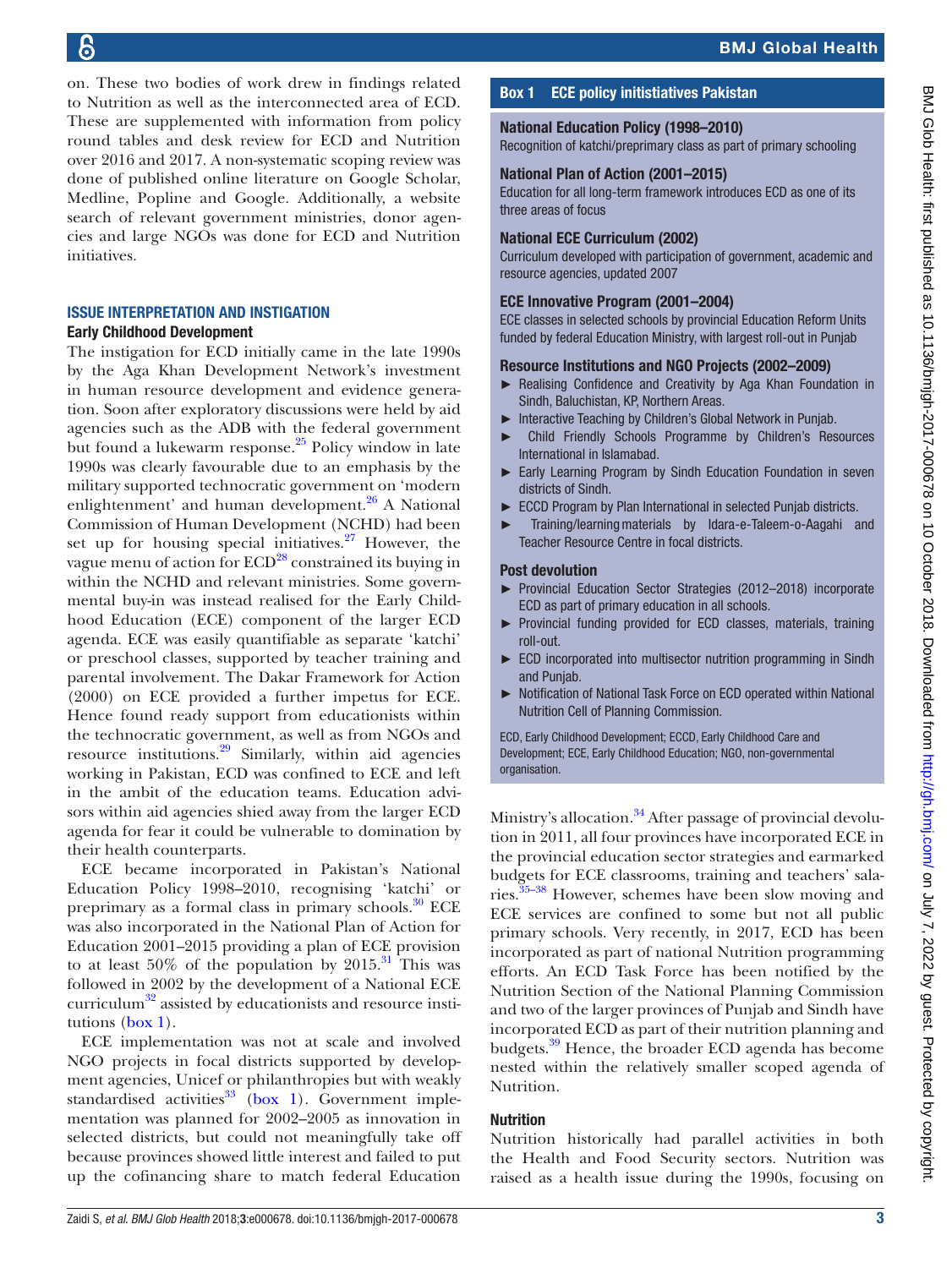# Box 2 Nutrition policy inititaives Pakistan

# <span id="page-3-0"></span>Health initiatives: 1990-2000

- ► Baby Friendly Hospital Initiative by Paediatricians and Unicef.
- ► Edible oil incentives for pregnancy check-ups by World Food Program.
- ► Nutrition Wing in Ministry of Health.
- ► Vitamin A supplementation introduced in Polio Immunisation Campaigns.
- ► Iodised Salt introduction by INGOs and MoH.
- Sprinkles and other micronutrient supplementation pilots-MoH, INGOs, academia.

# Food Security Initiatives: 1990s–2000s

- ► Wheat supply index monitoring.
- ► Wheat bags distribution by politicians in constituencies during disasters.
- ► Ration stores in urban centres and 'sasti roti' scheme in Lahore by local government.
- Charity kitchens by philanthropic outfits in Karachi and major cities.
- Tawana Pakistan girl child feeding project in schools by Ministry of Social Welfare.

# 2010 onwards

- ► CMAM for flood affectees by United Nations (UN) agencies.
- ► Intersectoral Nutrition Strategies in all provinces.
- ► National Zero Hunger Program by Ministry of Food Security.
- ► Establishment of 'Food Regulatory Authority' in Punjab and Sindh.
- Nutrition projects under way in provincial Health funded by World **Bank**
- ► Fortified edible oil and wheat flour project under way funded by Department For International Development, UK.

breast feeding promotion through baby friendly hospitals and supported by a network of paediatricians and the Unicef.<sup>40</sup> By early 2000s, activities expanded to include salt iodisation, micronutrient implementation studies and Community Manangement of Acute Malnutrition  $t^{41}$  [\(box](#page-3-0) 2). Funding was small scaled, short term, largely uncoordinated and routed mainly through UN agencies and Intrenational non-government organizations  $(INGOs).<sup>21</sup>$  In 2005, a Nutrition Wing was established in the Federal Ministry of Health (MoH) to support micronutrient supplementation projects. On a parallel footing, economists and planners within the government have historically associated Nutrition with 'Hunger' with a primary focus on sufficient wheat production and market supply.[42](#page-7-5) In addition, from time to time there have been schemes popular with political representatives, for free or subsidised provision of food commodities, such as 'ration stores' for subsidised food supplies in cities, wheat flour bags distribution in disaster affected regions, 'Sasti roti' and 'sarkari kitchen' schemes to supply prepared food at low cost  $(box 2)^{23}$  $(box 2)^{23}$  Political support for hunger alleviation supported establishment of a National Food Security Task Force in 2008, followed by a National Ministry of Food Security in 2012 and a National Zero Hunger Plan in 2012.<sup>[43](#page-7-6)</sup>

Instigation for a multisector construct to Nutrition came from a combination of global and local events

during the period 2011–2012. At the global level, the SUN movement profiled Nutrition as a development rather than health agenda and an emergency for immediate action, managing to successfully mobilise donor aid support to countries such as Pakistan having a high burden of Under-Nutrition. At the same time, the publishing of the Lancet Series on Nutrition in 2008 and then 2013 provided cost-effective interventions, well advocated by development partners to policy circles in Pakistan.<sup>21</sup> These coincided with local events in Pakistan. The widespread floods of 2010 and 2011 further served to highlight malnutrition in flood affectees to the general public—hence nutrition suddenly became visible.<sup>[44](#page-7-7)</sup> This was closely followed by the launch of the National Nutrition Survey (2011) providing dismal country and provincial statistics. These events were well advocated by development partners to the media, politicians and senior bureaucracy, using local experts and paediatri-

Consequently, Pakistan became a signatory to the SUN movement in 2012.<sup>45</sup> Intersectoral Nutrition Strategies were developed over 2013 by all four provinces. At least three provincial governments are in process of programming and funding stunting reduction programmes in the sectors of Health, WASH, Food, Agriculture and Education[.46](#page-7-9) The momentum has already started in the Health sector with nutrition projects on ground across all four provinces, funded by the World Bank and partially cofinanced by provincial governments. $47-50$ 

# Leadership and policy coalitions

cians as powerful advocates.

ECD and Nutrition, despite their overlapping agendas, have largely separate policy coalitions [\(figure](#page-4-0) 3).

ECD, brought forward as an education programming issue in Pakistan, had a small coalition confined to the education sector. Leadership for the ECD agenda kept on shifting from educationists to the federal government to more recently the provincial governments. Wellknown educationists from civil society and academic institutions formed linkages with educationists in the federal government towards ECE, although these linkages later weakened with movement out of educationists from the federal government. Development partners have provided piecemeal funding through local NGOs, semigovernment agencies and recently through inter-national NGOs.<sup>[33](#page-6-29)</sup> Local researchers investigating ECD interventions found positive development changes through ECD interventions but no impact on physical growth. Neither ECE nor the larger ECD agenda was well advocated to political and bureaucratic leadership nor to district and local governments.<sup>28</sup> Private schools in major cities of Pakistan provide ECE as part of an integrated curriculum but cater to the higher income groups and lack regulation by government.<sup>51</sup> Despite an active media presence in Pakistan, ECE has not been effectively advocated to the media.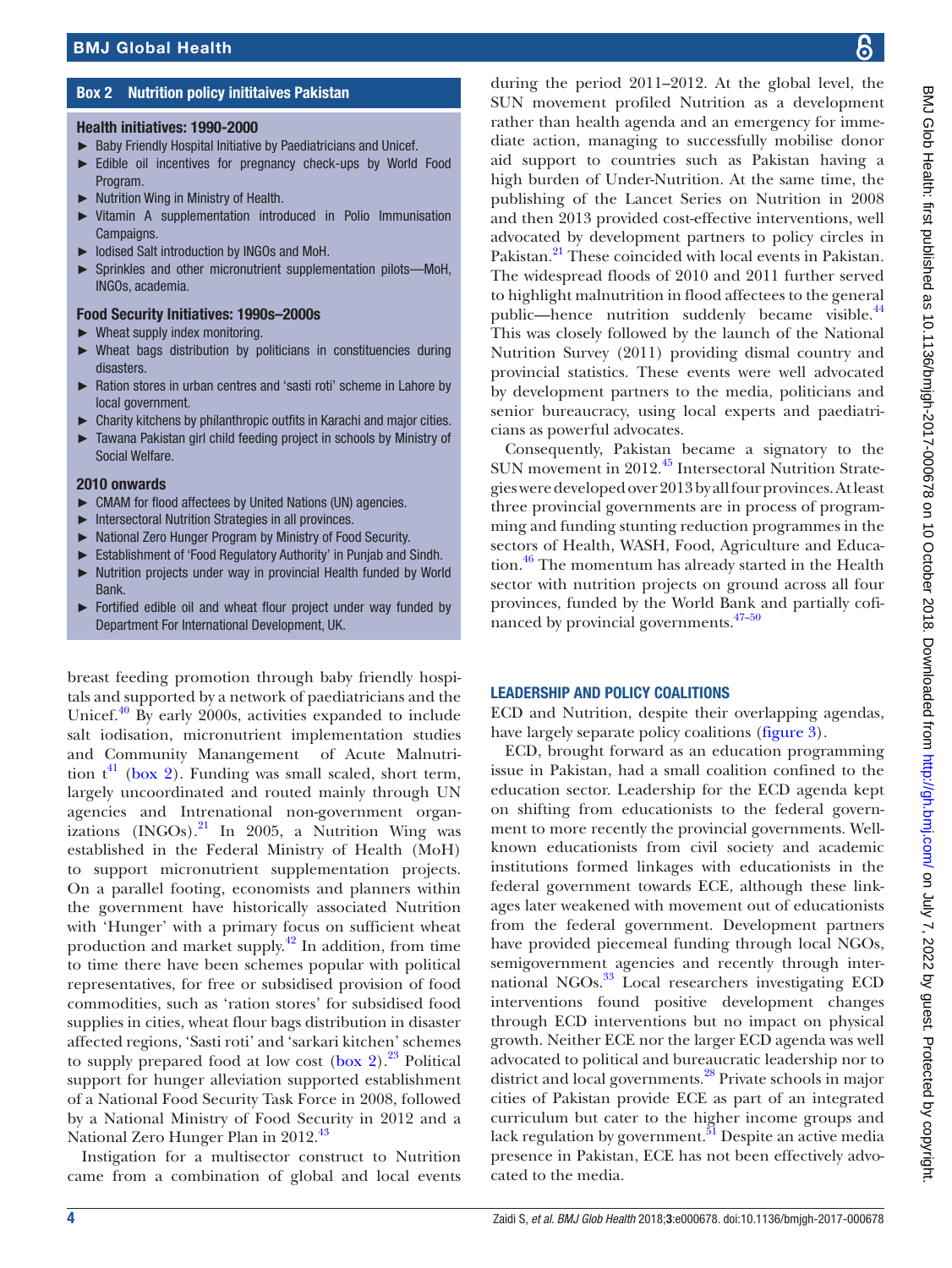# **ECD Community**

**INGOs** 

**NGOs** 

**Educationists** 

Ministry

**Education** 

 $7/$ 

**Teacher Training** 

**Institutes** 



<span id="page-4-0"></span>Figure 3 Stakeholder Communities for Nutrition and ECD

In the case of Nutrition, the coalition comprised mainly paediatricians, hunger-related proponents and UN agencies, but from 2011 onwards expanded to a wider coalition involving stakeholders across Health, WASH, Food Fortification, Agriculture and Community Development sectors.[23](#page-6-19) Development partners provide the major thrust for policy dialogue, programming and implementation. The World Bank president has declared Nutrition as an emergency for accelerated investment in Pakistan, $52$  a multidonor nutrition group has been established and significant funding contributed by the bilateral and multilateral agencies,  $5\frac{3}{5}$  Unicef and World Food Program.<sup>56 57</sup> With growth in international aid, an increasing number of international NGOs and local NGOs have also expanded operations into the Nutrition.<sup>46</sup> On the government front, Nutrition dialogue is now steered at the highest administrative level with the National Planning Commission and its counterpart provincial Planning and Development Departments (P&DD) are the designated nutrition multisector hubs. Nutrition projects have been started within all provincial Health  $M$ inistries<sup>47–50</sup> and to varying extent within other provincial ministries of Population Welfare, WASH, Agriculture, Livestock and Education. Nutrition has also managed to get support from the political legislature with mention in electoral manifestos of most major political parties, $58-61$ an active nutrition caucus of legislators has been formed in the provincial assembly of Punjab, and visible ownership provided by the Chief Minister in Sindh. The print and electronic media continues to provide Under-Nutrition public limelight, placing it centrally within policy debate. Private market suppliers have been drawn in for food fortification activities although the private market for WASH, Health, Agriculture and Livestock, and so on is yet to be effectively mobilised. Importantly, earmarked

funding for SUN networks provided by UN agencies has catalysed interaction and exchange between business sector, NGOs, research entities and the government.

However, both Nutrition and ECD coalitions have failed to mobilise the Social Protection sector, despite Pakistan having a large national cash transfer programme targeting low-income women. Similarly, both Nutrition and ECD lack political champions to oversee implementation. Nutrition has had relative success with political championing in one province.

# Horizontal coordination

Both Nutrition and ECD in Pakistan have weak coordination for multisector implementation.

## Structural platforms

At the national level, the Planning Commission has a demarcated Nutrition section that serves to coordinate nutrition as a subject and serves as the secretariat for the SUN network. A multisector committee for ECD has been recently set up under the Nutrition section of the Planning Commission with a purpose to support the national nutrition targets. Provinces are the main hubs for planning, programming, funding and monitoring child's well-being initiatives in decentralised Pakistan. Nutrition planning, resourcing and oversight are being coordinated by the provincial P&DDs in each province. $^{24}$  This is significant as the P&DD is the overarching department for approval of projects across different ministries. ECD does not have a coordination platform in the provincial P&DDs. District governments run by District Commissioner Offices are the natural implementation points to coordinate and monitor activities across the different sectors of Health, Education, WASH, Food, Agriculture,

**Private schools** 

**Agenci** 

**UN Agencies**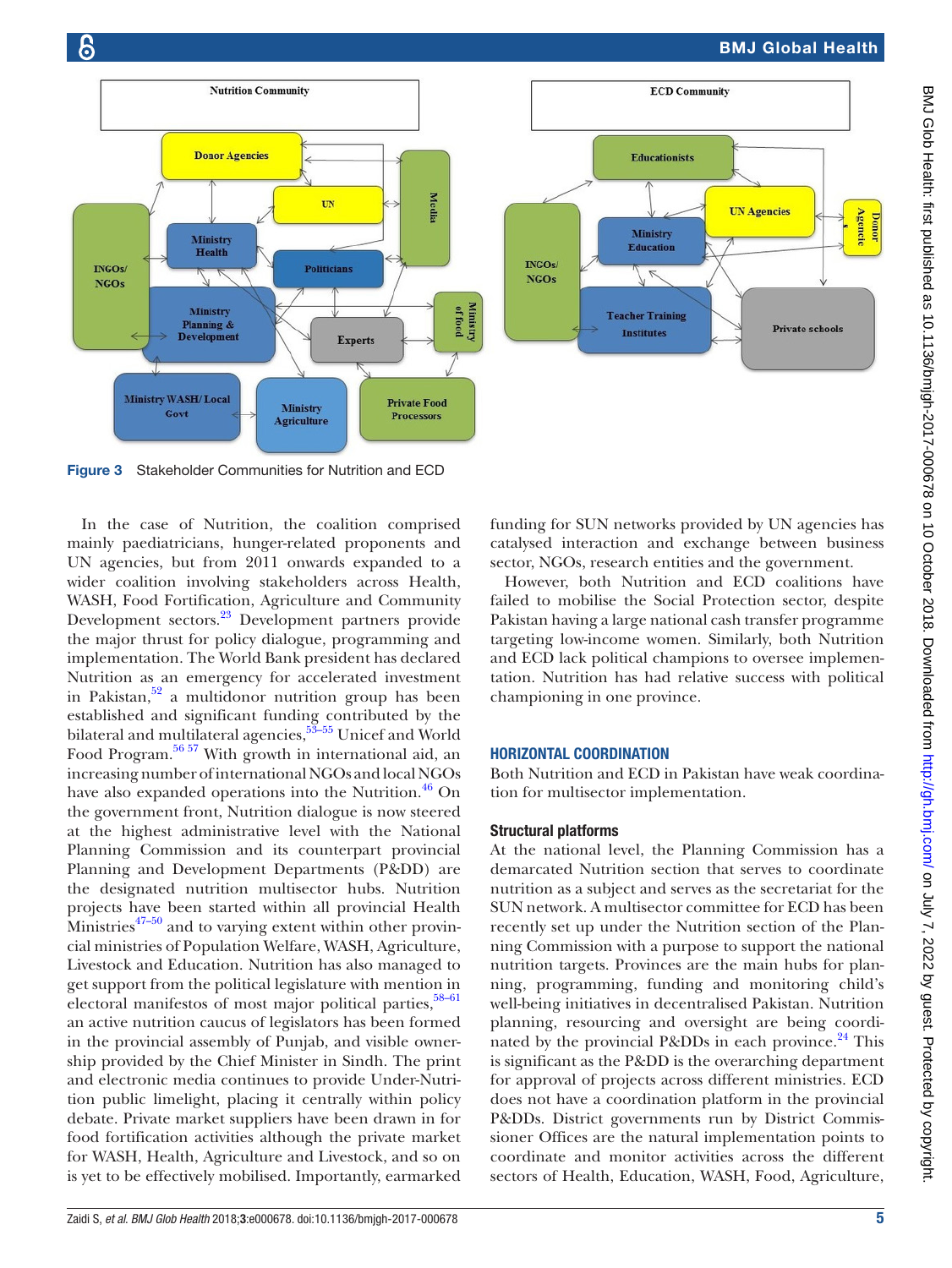and so on. However, as yet there has been no move to create district-level platforms for either Nutrition or ECD. Local union council structures remain rudimentary and have not been administratively empowered for the delivery of social sector services beyond few services of  $WASH.<sup>62</sup>$ 

# Incentives and disincentives to coordinate

There are powerful structural disincentives for coordination presented by separate leadership, human resources and supply chains of different government departments[.23](#page-6-19) Nutrition, in contrast to ECD, has been able to get funded programmes in different provincial ministries of Health, WASH, Agriculture, Livestock, Population Welfare and Education in at least three provinces and an integrated stunting plan in place in two provinces. ECD has found recognition in education reform projects in the provinces but programming within Health, WASH and Social Protection sectors has not happened.

Donor financing and steering by nutrition champions within P&DDs have been powerful incentives for proliferation of nutrition projects across sectors in provinces where progression has been seen. $24$  However, these ongoing multisector efforts are geared towards functional coordination through more integrated planning and there is reluctance of government ministries to share existing resources as well as competition for new funding.<sup>[23](#page-6-19)</sup> With separate government ministries managing nutrition projects, there is danger of discoordination during implementation in terms of geographies, timelines and vertical service delivery channels. At the same time, Health and Education provincial ministries continue to exert a powerful traction on Nutrition and ECD initiatives, respectively. Prior experience, comparatively skilled human resource, as well as being responsible for nutritional anthropometric measurement and primary school enrolment have provided Health and Education a visible domination over other relevant departments.

# Capacity for coordination

Horizontal coordination capacity remains weak for both ECD and Nutrition. Although Nutrition is steered by the provincial P&DDs, it is only in two provinces that a dedicated Nutrition cell supported by staff has been created and has successfully resulted in funded nutrition projects across multiple ministries. In the other two provinces, Nutrition is managed by the Health section of P&DDs and programming has remained slow due to lack of legitimacy of the Health section to effectively steer other sections as well as dedicated staff time to oversee Nutrition activities. All P&DDs lack a system for integrated resource tracking across sectors and have become particularly challenging with growth in the number of international donors, UN agencies and INGOs providing support. $^{24}$  $^{24}$  $^{24}$  Similarly, lack of target setting for each of the relevant ministries and absence of an integrated performance tracking systems blunts effective overseeing of Nutrition and ECD initiatives. There are also unmet

capacity gaps within the vertical ministries. Ministries other than Health and Education lack area specialists for ECD and Nutrition constraining what to programme and monitor. Furthermore, all relevant ministries including Health and Education lack regulatory capacity to mainstream Nutrition and ECD across public and private providers.

# **CONCLUSION**

The overlapping agendas of Nutrition and ECD initiatives in Pakistan differed in terms of multisector buy-in and structural grounding; however, both face common capacity constraints for multisector implementation. We come across four areas to be of relevance for creating an enabling environment, as discussed below.

First, experience from Pakistan shows that coordinated management of policy events is required to get multisector political commitment, taking advantage of windows of opportunity. In the case of Nutrition in Pakistan, a donor wave of funding, well-planned evidencebased advocacy and local floods helped in opening a window of opportunity for multisector commitment. ECD, in contrast, grappled to find political commitment as a multisector agenda, remaining confined to the Education sector and small-scale delivery. In the case of ECD, insufficient donor mobilisation and less tangible visibility compared with Nutrition blunted the possibility of larger political buy-in.

Second, we found that issue construction (particularly in terms of incentives for other sectors) was key to shaping ownership. In Pakistan, the vague construct of ECD and lack of a crisp menu of actions beyond Education resulted in a narrow coalition. Low policymaker unawareness for ECD is a commonly faced issue in South Asia and has proved detrimental for mobilising funding.<sup>63</sup> Nutrition was successful in getting a coalition representing different sectors in Pakistan, helped along by deliberative investment in multisector networking. Lack of clarity on role of sectors can result in slow policy translation.

The need for an identified champion for multisector agendas has been advocated by international experts.<sup>[64](#page-7-18)</sup> In Pakistan, ECD lacked a champion due to being poorly understood while Nutrition, despite garnering political commitment, failed to come up with a defined leadership which has slowed implementation. Experience from Uganda similarly shows widening coalitions but lack of national champions such as celebrities and parliamentarians with whom the public can identify. $65$ 

Third, incentives and disincentives for coordination need to be recognised and addressed. In Pakistan, Health and Education sectors continued to exert powerful influence over Under-Nutrition and ECD undermining participation of other sectors. In the case of Nutrition, this was overcome through a structural platform in national and subnational planning ministries and donor cofinancing of programmatic activities in nutrition sensitive sectors. Structural platforms are not commonly found for ECD even in countries of high commitment such as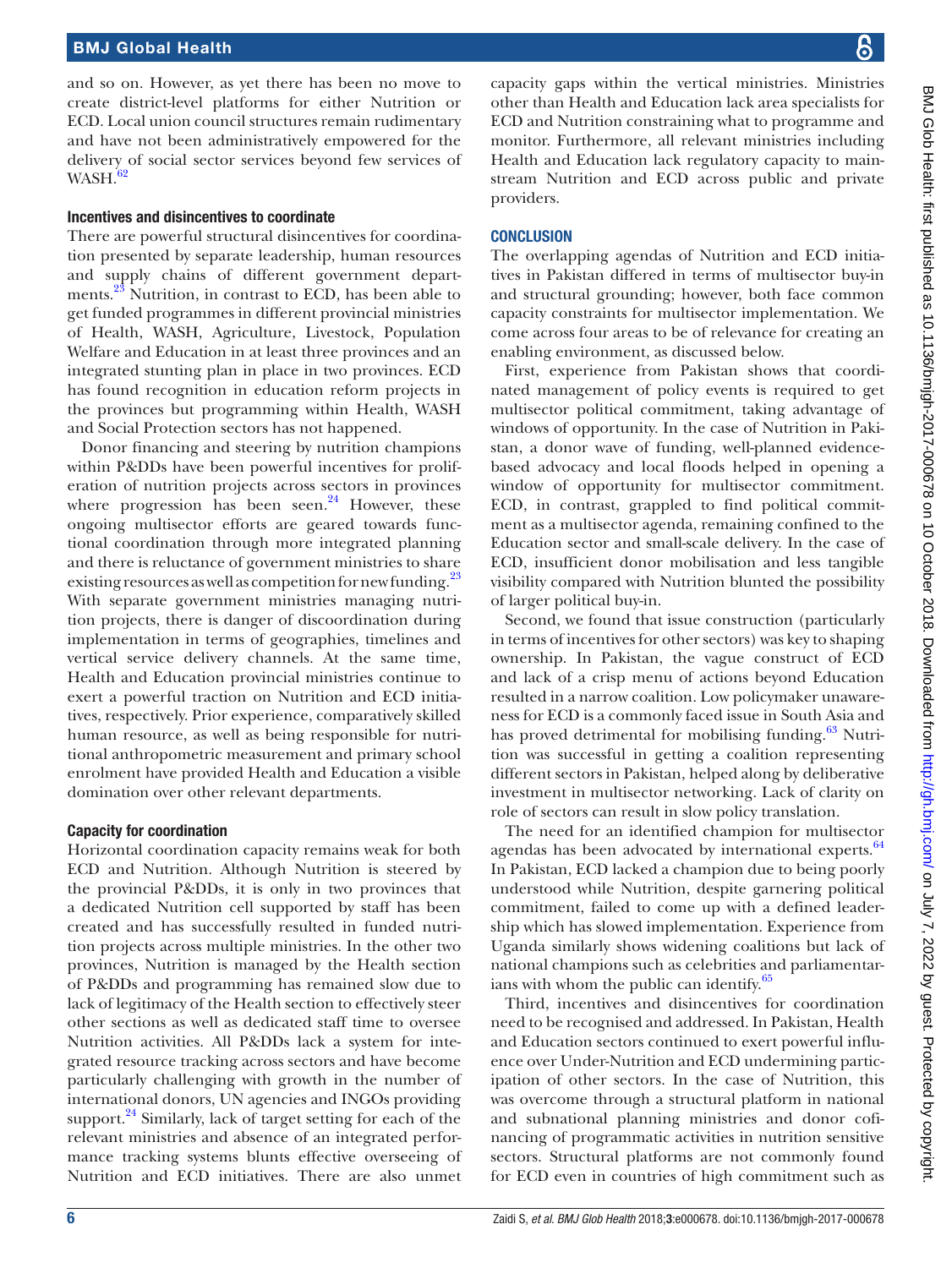# BMJ Global Health

Columbia $^{66}$  but are increasingly seen for Nutrition as in Peru $^{67}$  $^{67}$  $^{67}$  and certain African countries. There is comparatively less known on what makes them work.

Lastly, horizontal coordination cannot happen effortlessly and has its distinctive capacity needs. These included designated staff for coordination, systems for integrated planning, resource tracking and performance tracking across sectors, district platforms, and placement of subject specialists within key supporting ministries to help them programme for Nutrition and ECD.

In conclusion, multisector action for child well-being requires deliberative action and investment to unlock opportunities. Our findings from Pakistan highlight three governance areas that helped progress Nutrition as a multisector agenda and can be applied to ECD: (1) opportune management of policy windows; (2) a clear and inclusive menu of actions for stakeholder coalitions; and (3) availability of cofinancing and structural platforms for catalysing coordination. A common gap across both Nutrition and ECD is weak coordination capacity and requires investment in horizontally placed human resource, district coordination platforms and integrated systems for planning, resourcing and performance tracking.

Contributors SAZ and KR conceptualised the framing of the paper. SAZ and ZB undertook the analysis assisted by SSH. SAZ wrote the paper, while review and inputs were made by ZB, SSH and KR. SAZ and ZB respectively led the PEA and PUTMI works, SSH assisted with additional documentary review and stakeholder discussions, SAZ and KR conceptualised the paper with review by ZB.

Funding The authors have not declared a specific grant for this research from any funding agency in the public, commercial or not-for-profit sectors.

Competing interests None declared.

Patient consent Not required.

Provenance and peer review Not commissioned; externally peer reviewed.

Data sharing statement No additional data are available.

Open access This is an open access article distributed in accordance with the Creative Commons Attribution Non Commercial (CC BY-NC 4.0) license, which permits others to distribute, remix, adapt, build upon this work non-commercially, and license their derivative works on different terms, provided the original work is properly cited and the use is non-commercial. See: [http://creativecommons.org/](http://creativecommons.org/licenses/by-nc/4.0/) [licenses/by-nc/4.0/](http://creativecommons.org/licenses/by-nc/4.0/)

© Article author(s) (or their employer(s) unless otherwise stated in the text of the article) 2018. All rights reserved. No commercial use is permitted unless otherwise expressly granted.

#### **REFERENCES**

- <span id="page-6-0"></span>1. WHO. *Global nutrition policy review: what does it take to scale up nutrition action?* 2013.
- <span id="page-6-1"></span>2. Gillespie S, Haddad L, Mannar V, *et al*. The politics of reducing malnutrition: building commitment and accelerating progress. *[Lancet](http://dx.doi.org/10.1016/S0140-6736(13)60842-9)* 2013;382:552–69.
- <span id="page-6-9"></span>3. Daelmans B, Darmstadt GL, Lombardi J, *et al*. Early childhood development: the foundation of sustainable development. *[The](http://dx.doi.org/10.1016/S0140-6736(16)31659-2)  [Lancet](http://dx.doi.org/10.1016/S0140-6736(16)31659-2)* 2017;389:9–11.
- <span id="page-6-2"></span>4. Grantham-McGregor S, Cheung YB, Cueto S, *et al*. Developmental potential in the first 5 years for children in developing countries. *[Lancet](http://dx.doi.org/10.1016/S0140-6736(07)60032-4)* 2007;369:60–70.
- <span id="page-6-3"></span>5. Black MM, Walker SP, Fernald LCH, *et al*. Early childhood development coming of age: science through the life course. *[Lancet](http://dx.doi.org/10.1016/S0140-6736(16)31389-7)* 2017;389:77–90.
- <span id="page-6-4"></span>6. Black RE, Victora CG, Walker SP, *et al*. Maternal and child undernutrition and overweight in low-income and middle-income countries. *[Lancet](http://dx.doi.org/10.1016/S0140-6736(13)60937-X)* 2013;382:427–51.
- <span id="page-6-5"></span>7. McCoy DC, Peet ED, Ezzati M, *et al*. Early childhood developmental status in low- and middle-income countries: national, regional, and global prevalence estimates using predictive modeling. *[PLoS Med](http://dx.doi.org/10.1371/journal.pmed.1002034)* 2016;13:e1002034.
- <span id="page-6-6"></span>8. IFPRI. *Global nutrition report: actions and accountability to accelerate the world's progress on nutrition*. Washington, DC: International Food Policy Research Institute, 2016.
- <span id="page-6-7"></span>9. SUN. *Scaling up nutrition movement progress report*: SUN Movement Secretariat, 2011.
- 10. World Health Organization. Report of the commission on ending childhood obesity: implementation plan. 2017 [http://apps.who.int/](http://apps.who.int/iris/bitstream/10665/259349/1/WHO-NMH-PND-ECHO-17.1-eng.pdf) [iris/bitstream/10665/259349/1/WHO-NMH-PND-ECHO-17.1-eng.pdf](http://apps.who.int/iris/bitstream/10665/259349/1/WHO-NMH-PND-ECHO-17.1-eng.pdf)
- <span id="page-6-8"></span>Young ME, Richardson LM. Early child development; from measurement to action. The World Bank Washington, DC. 2007 [https://openknowledge.worldbank.org/bitstream/handle/](https://openknowledge.worldbank.org/bitstream/handle/10986/6837/409250PAPER0Ea101OFFICIAL0USE0ONLY1.pdf;sequence=1) [10986/6837/409250PAPER0Ea101OFFICIAL0USE0ONLY1.pdf;](https://openknowledge.worldbank.org/bitstream/handle/10986/6837/409250PAPER0Ea101OFFICIAL0USE0ONLY1.pdf;sequence=1) [sequence=1](https://openknowledge.worldbank.org/bitstream/handle/10986/6837/409250PAPER0Ea101OFFICIAL0USE0ONLY1.pdf;sequence=1)
- <span id="page-6-10"></span>12. Menu ENN, Exchange F. *Advancing early childhood development: from science to Scale*, 2016.
- <span id="page-6-11"></span>67. World Bank. *Governance and Development*. Washington DC: The World Bank, 1992. [http://documents.worldbank.org/curated/en/](http://documents.worldbank.org/curated/en/604951468739447676/Governance-and-development) [604951468739447676/Governance-and-development](http://documents.worldbank.org/curated/en/604951468739447676/Governance-and-development)
- <span id="page-6-12"></span>14. Lamstein S, Pomeroy-Stevens A, Webb P, *et al*. Optimizing the multisectoral nutrition policy cycle: a systems perspective. *[Food](http://dx.doi.org/10.1177/0379572116675994)  [Nutr Bull](http://dx.doi.org/10.1177/0379572116675994)* 2016;37(4 suppl):S107–S14.
- <span id="page-6-18"></span>15. Acosta MA, Fanzo J. Effective governance and policies to improve nutrition outcomes: a cross comparison of nine country cases. *Ann Nutr Metab* 2013;63:854.
- 16. Hoey L, Pelletier DL. Bolivia's multisectoral Zero Malnutrition Program: insights on commitment, collaboration, and capacities. *[Food Nutr Bull](http://dx.doi.org/10.1177/15648265110322S204)* 2011;32(2 Suppl):S70–S81.
- <span id="page-6-13"></span>17. UN. *Convention on the rights of the child*. Washington DC, USA: United Nations, 2008.
- <span id="page-6-14"></span>18. GoP. *National nutrition survey. Planning and development division, government of Pakistan*, 2011.
- <span id="page-6-15"></span>19. GoP. *Pakistan social and living standards measurement survey Pakistan Bureau of Statistics, Islamabad 2016*:2014–5.
- <span id="page-6-17"></span><span id="page-6-16"></span>20. GoP. *18th amendment report national assembly of Pakistan*, 2010. 21. Zaidi S, Mohmand SK, Hayat N, *et al*. Nutrition policy in the
- post-devolution context in Pakistan: an analysis of provincial opportunities and barriers\*. *[IDS Bull](http://dx.doi.org/10.1111/1759-5436.12035)* 2013;44:86–93.
- 22. Pelletier D, Gervais S, Hafeez-Ur-Rehman H, *et al*. Boundaryspanning actors in complex adaptive governance systems: the case of multisectoral nutrition. *[Int J Health Plann Manage](http://dx.doi.org/10.1002/hpm.2468)* 2018;33:e293–e319.
- <span id="page-6-19"></span>23. Zaidi S, Bhutta ZA, Mohmand SK, *et al*. *The political economy of undernutrition national report: Pakistan*, 2013.
- <span id="page-6-20"></span>24. Heart. Preventing undernutrition through multi-sectoral initiatives in pakistan; a landscape analysis, Washington, DC 20001 USA. 2015 [http://www.heart-resources.org/wp-content/uploads/2015/08/](http://www.heart-resources.org/wp-content/uploads/2015/08/PUTMI-Landscape-Report-FINAL_31-07-2015.pdf) [PUTMI-Landscape-Report-FINAL\\_31-07-2015.pdf](http://www.heart-resources.org/wp-content/uploads/2015/08/PUTMI-Landscape-Report-FINAL_31-07-2015.pdf)
- <span id="page-6-21"></span>25. Ahmad M. Early childhood education in Pakistan: an international slogan waiting for national attention. *[Contemporary Issues in Early](http://dx.doi.org/10.2304/ciec.2011.12.1.86)  [Childhood](http://dx.doi.org/10.2304/ciec.2011.12.1.86)* 2011;12:86–93.
- <span id="page-6-22"></span>26. TALBOT IAN. General Pervez Musharraf: Saviour or destroyer of Pakistan's democracy? *[Contemp South Asia](http://dx.doi.org/10.1080/0958493032000057726)* 2002;11:311–28.
- <span id="page-6-23"></span>27. National Commission for Human Development. Let's join hands to promote quality education in Pakistan. 2013 [http://www.nchd.org.](http://www.nchd.org.pk/ws/documents/2013.pdf) [pk/ws/documents/2013.pdf](http://www.nchd.org.pk/ws/documents/2013.pdf)
- <span id="page-6-24"></span>28. Rich-Orloff W, Khan J, Juma A. Early childhood education in Pakistan: evaluation report of USAID's supported programs, devtech systems, Inc. 2007 [https://usaid.gov/pdf\\_docs/Pdack938.pdf](https://usaid.gov/pdf_docs/Pdack938.pdf)
- <span id="page-6-25"></span>29. Hunzai ZN. Early years education in Pakistan: trends, issues and strategies. *[Int J Early Years Educ](http://dx.doi.org/10.1080/09669760701516975)* 2007;15:297–309.
- <span id="page-6-26"></span>30. Ministry of Education, Pakistan. National education policy (1998- 2010). [http://unpan1.un.org/intradoc/groups/public/documents/](http://unpan1.un.org/intradoc/groups/public/documents/APCITY/UNPAN014613.pdf) [APCITY/UNPAN014613.pdf](http://unpan1.un.org/intradoc/groups/public/documents/APCITY/UNPAN014613.pdf)
- <span id="page-6-27"></span>31. Ministry of Education. National report on the development of education: Pakistan. Islamabad, Pakistan. 2008 [http://www.ibe.](http://www.ibe.unesco.org/National_Reports/ICE_2008/pakistan_NR08.pdf) [unesco.org/National\\_Reports/ICE\\_2008/pakistan\\_NR08.pdf](http://www.ibe.unesco.org/National_Reports/ICE_2008/pakistan_NR08.pdf)
- <span id="page-6-28"></span>32. Ministry of Education. National curriculum: early childhood education. Ministry of Education (Curriculum Wing) Islamabad, Pakistan. 2002 [http://aserpakistan.org/document/learning\\_](http://aserpakistan.org/document/learning_resources/2014/Early_Childhood_Education/ECE.pdf) [resources/2014/Early\\_Childhood\\_Education/ECE.pdf](http://aserpakistan.org/document/learning_resources/2014/Early_Childhood_Education/ECE.pdf)
- <span id="page-6-29"></span>33. Khan F, Ali AG, Kabani A. Early childhood development initiatives in Pakistan: a mapping study. Sindh Education Foundation. 2010 [http://www.sef.org.pk/images/publications/ECD-mappingstudy/ecd](http://www.sef.org.pk/images/publications/ECD-mappingstudy/ecd-mapping-study.pdf)[mapping-study.pdf](http://www.sef.org.pk/images/publications/ECD-mappingstudy/ecd-mapping-study.pdf)